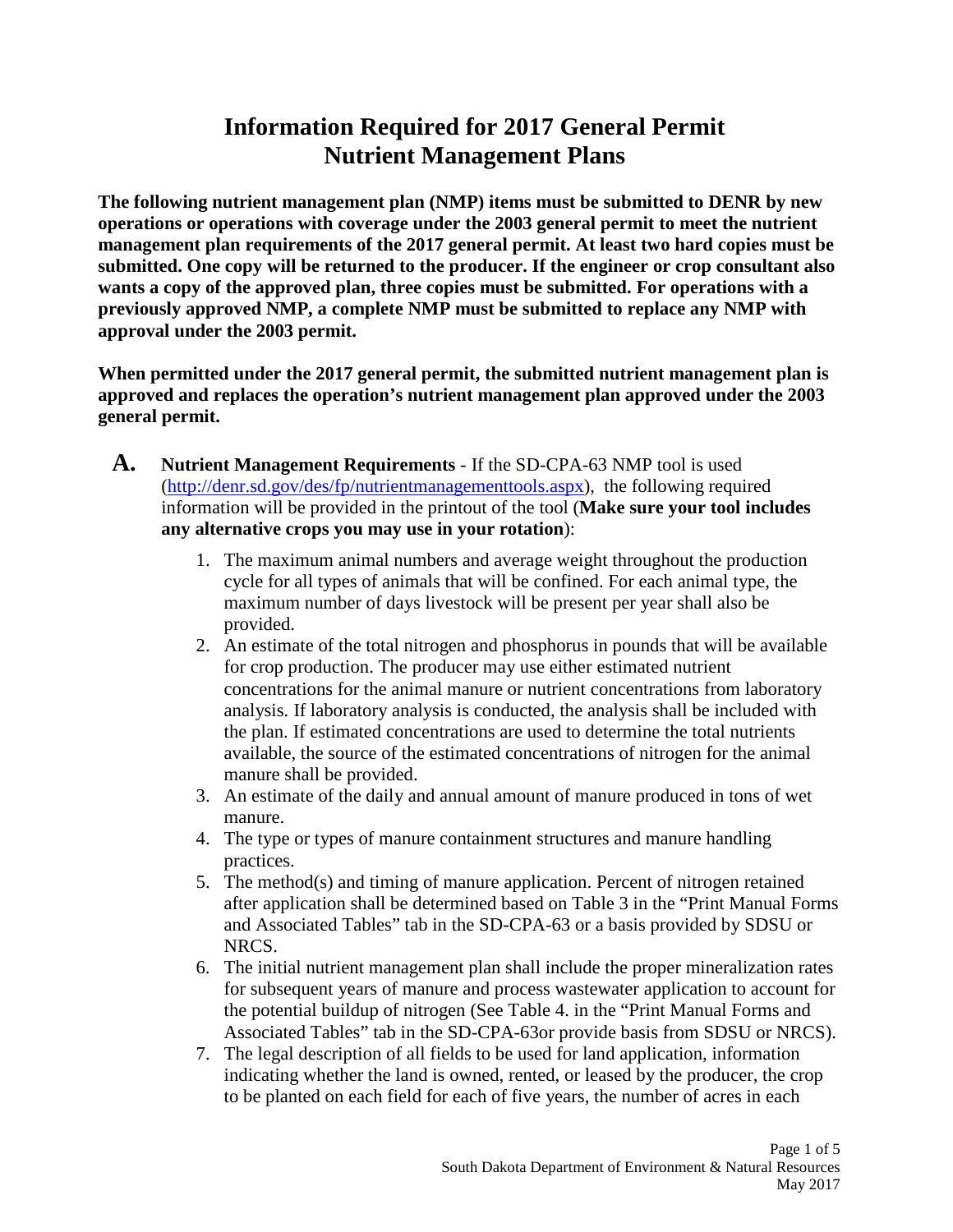field, and whether the field is irrigated. Land identified or classified as wetlands, lakes, rivers, or streams, farmsteads, tree belts, or other buffer zones that cannot or will not be used for manure application shall not be included in the total number of acres available for land application. Wetlands may be farmed on a case-by-case basis if it would be a normal practice to apply fertilizer to them and this can be done without impacting surface or ground water.

- 8. Total Acres and Acres Available for Application.
- 9. Realistic yield goals for each field and crop in the plan. The yield goal for initial nutrient management planning shall be determined from the 3 highest yields used for purchasing multi-peril crop insurance plus 10 percent; proven yields on a field-by-field or farm-by-farm basis for a continuous 3-year average plus 10 percent; the NRCS Crop Yield Tables (Productivity Indexes and 5 year average of continuous South Dakota Agricultural Statistics Service published yield) plus ten percent, or the South Dakota Agricultural Statistics Service published continuous five-year average plus ten percent. Yield goals based on multi-peril crop insurance or field by field/farm by farm basis shall include documentation used to calculate the yield. For new crops or varieties, industry-demonstrated yield and nutrient utilization information may be submitted and used until SDSU information is available.
- 10. Times of the year that land application is planned.
- 11. Identify whether fields in the nutrient management plan can be used to land apply manure based on nitrogen need or phosphorus crop removal (see Table 2, page 34 of the 2017 general permit).
- 12. An estimate on the number of years it would take to raise all fields in the initial nutrient management plan to a phosphorus soil test level over 50 parts per million using the Olsen test or 75 parts per million using the Bray-1 test.
- 13. Comparison of the total nitrogen requirement and crop removal of phosphorus for each field to the total nitrogen and phosphorus available in the manure. If the nitrogen in the manure exceeds the field nitrogen requirements, the producer shall identify additional fields that can be used for the application of manure.
- **B.** A clear **Aerial Photograph / Field Map** for each field (may be obtained from the local FSA office).
	- Clearly outline / highlight boundary of each field (show the entire section for clarity)
	- Outline and / or crosshatch all excluded areas within each field
		- Well setbacks (this includes private and public wells for domestic or livestock use and irrigation wells) (see section 1.4.3.3.v. on page 22 of the 2017 general permit)
		- Buffer zones next to a lake, river, stream, or a conveyance to surface water (i.e. any natural or manmade drainage, open tile intake structures or other conduits to surface water, etc.) (see section 1.4.4.g. on page 29 of the 2017 general permit)
		- Other areas not used for application (farmsteads, tree belts, non-farmed wetlands, steeply sloping areas, etc.)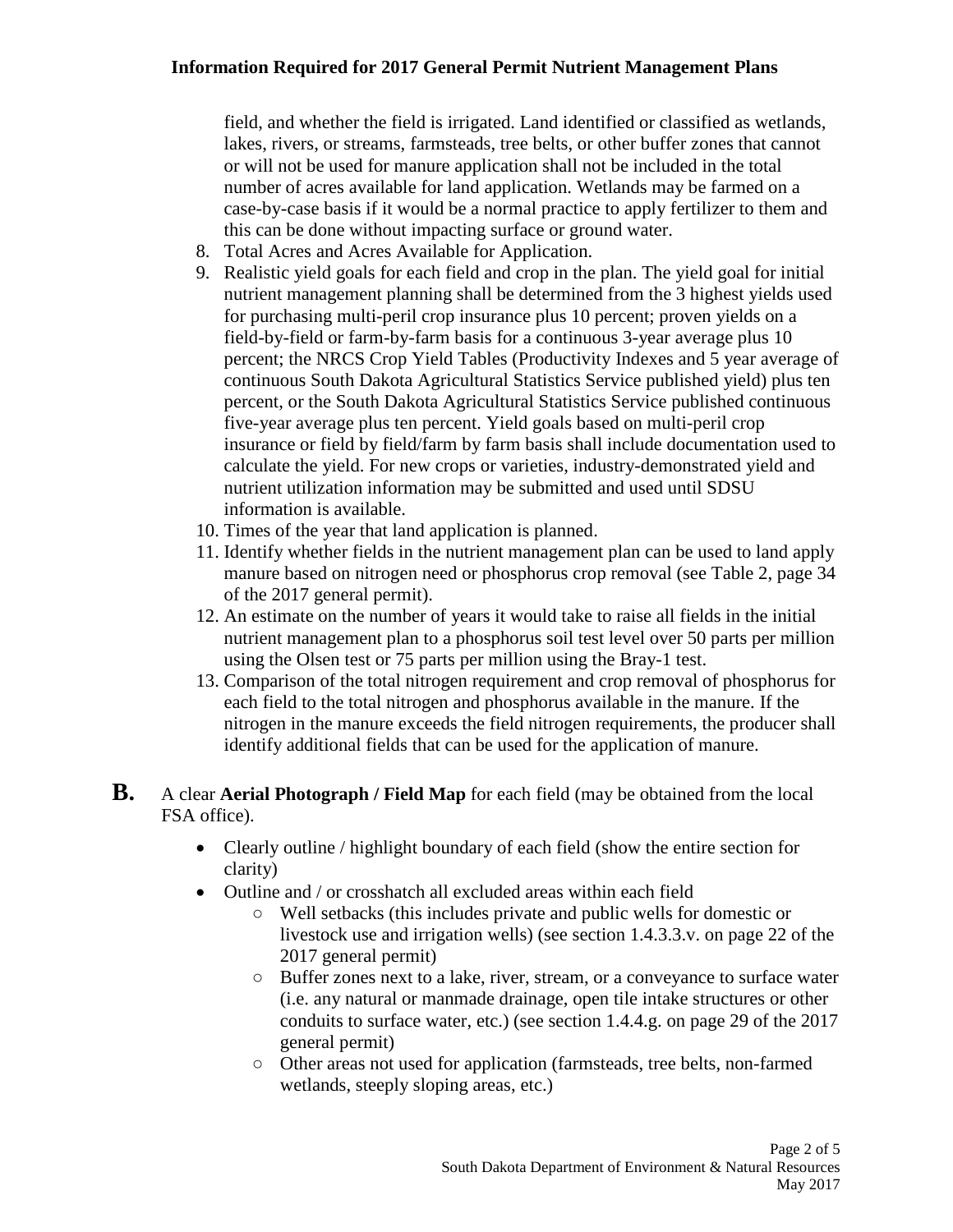- If local governments require setback distances or buffer zones, areas within those buffer zones shall be identified on the field maps and cannot be included in the total available number of acres
- Label each field with a Field or ID  $#$  (i.e. Tract & Field  $#$ ) when assigning field numbers consider continuing from the list in the existing NMP to avoid assigning the same field identification to more than one field
- Map must show the legal location (Section, Township, and Range)
- Legal Description of each field in the following format: *W ½ of the SE ¼ of Section 25, Township 104 North, Range 52 West, Yankton County, SD*
- A soils map for each land application field, identifying the predominate soil type for each field
- **C. Phosphorous Soil Test Result**  The results of a representative 0 to 6 inch soil phosphorus test from each field included in the nutrient management plan no older than two years from when the application was submitted (Olson or Bray 1 test). To obtain a representative sample, a minimum of 15 soil sample cores shall be taken from each field or landscape position to determine the soil test phosphorus in the field. [Sampling Soils for](http://www.nrcs.usda.gov/Internet/FSE_DOCUMENTS/nrcs141p2_036444.pdf)  [Nutrient Management SDNRCS-](http://www.nrcs.usda.gov/Internet/FSE_DOCUMENTS/nrcs141p2_036444.pdf) FS-50 (June 2012) or [SDSU's Recommended Soil](http://openprairie.sdstate.edu/cgi/viewcontent.cgi?article=1133&context=extension_fact&sei-redir=1&referer=http%3A%2F%2Fwww.bing.com%2Fsearch%3Fq%3DSDSU%25E2%2580%2599s%2BRecommended%2BSoil%2BSampling%2BMethods%2Bfor%2BSouth%2BDakota%26src%3DIE-TopResult%26FORM%3DIETR02%26conversationid%3D#search=%22SDSU%E2%80%99s%20Recommended%20Soil%20Sampling%20Methods%20South%20Dakota%22)  [Sampling Methods for South Dakota FS935](http://openprairie.sdstate.edu/cgi/viewcontent.cgi?article=1133&context=extension_fact&sei-redir=1&referer=http%3A%2F%2Fwww.bing.com%2Fsearch%3Fq%3DSDSU%25E2%2580%2599s%2BRecommended%2BSoil%2BSampling%2BMethods%2Bfor%2BSouth%2BDakota%26src%3DIE-TopResult%26FORM%3DIETR02%26conversationid%3D#search=%22SDSU%E2%80%99s%20Recommended%20Soil%20Sampling%20Methods%20South%20Dakota%22) (May 2006). The laboratory analyzing the soil samples shall participate in the [North American Proficiency Testing Program \(NAPT\)](http://www.naptprogram.org/pap/labs)  [Proficiency Assessment Program \(](http://www.naptprogram.org/pap/labs)PAP).
- **D. Erosion Value** (include calculations sheets) Identify the annual average soil loss value for the sum of wind and water erosion for each field to be included in the nutrient management plan using the most current soil loss prediction technology used by the South Dakota Natural Resources Conservation Service. References can be found in the South Dakota Natural Resources Conservation Service Field Office Technical Guide, Section 1, and Erosion Prediction at the following web site:<http://efotg.nrcs.usda.gov/> or local Natural Resources Conservation Service office. The soil loss number may be adjusted by implementing alternative crop rotation and cropping practices, or implementing conservation practices such as contour farming, cross-slope farming, buffer strips, strip cropping, or terracing (Additional information on wind erosion can be found at [http://denr.sd.gov/des/fp/documents/WindErosion.pdf\)](http://denr.sd.gov/des/fp/documents/WindErosion.pdf).
- **E. Field Ownership** identify if the producer is the legal land owner of each field. If the producer does not own the field, a **manure application agreement** between the legal landowner and the producer is required.
- **F. Manure Application Agreements -** Copies of agreements used as part of a 2003 nutrient management plan can be resubmitted if they have not expired, are still valid, and are legible. DENR has an example agreement that can be used at [http://denr.sd.gov/des/fp/forms/MAgreement.pdf.](http://denr.sd.gov/des/fp/forms/MAgreement.pdf) Submit an original copy of new agreements to DENR.
	- Must include Field or ID #, legal description (see format above), and acres available for manure application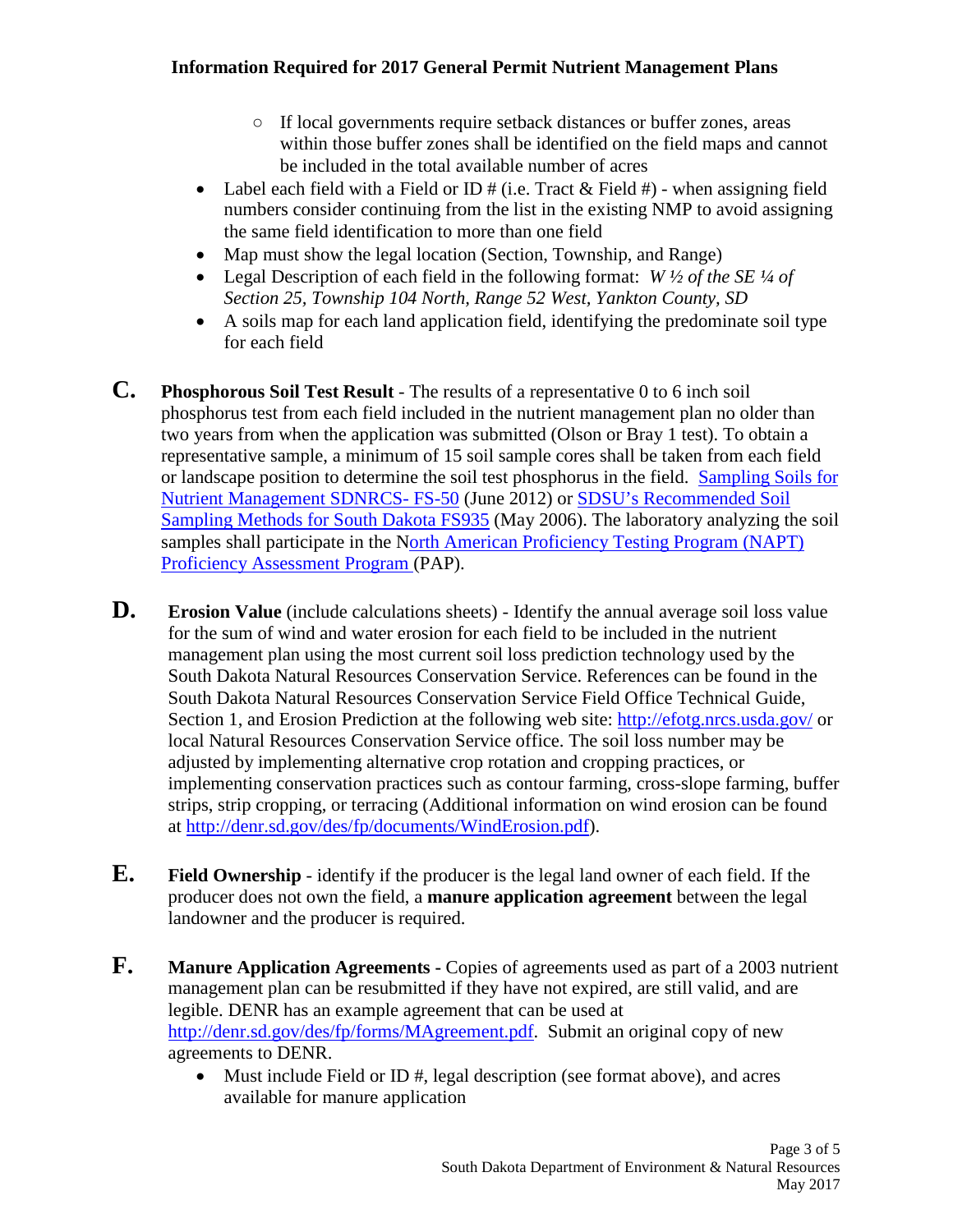- Agreement authorizes the producer to apply manure to the field.
- The agreement must be for at least one year and must be current during the time of application.
- Actual landowner (not someone renting the land) must print and sign their name and date the document (field ownership information is verified through the County Director of Equalization Office)
- **G.** A list indicating out of state landowners or landowners in "Indian Country" who will be sold or given manure for its fertilizer value, the county and number of acres where manure will be applied, and the estimated amount of manure or process wastewater that will be given to each landowner. The producer shall annually provide each landowner with the manure or process wastewater sample results for total nitrogen, inorganic nitrogen, and total phosphorus. The producer shall maintain records documenting the manure and litter transferred including the date of transfer, nutrient content, and the quantity transferred.
- **H. Endangered Species Action Plan** All operations with manure containment systems or land application areas within ¼ mile of streams, where according to the U.S. Fish and Wildlife Service, Topeka shiners have been observed or have potentially occupied [http://www.sddot.com/business/environmental/endangered/docs/Topeka\\_dist.pdf](http://www.sddot.com/business/environmental/endangered/docs/Topeka_dist.pdf) shall develop and implement an Endangered Species Action Plan. The Endangered Species Action Plan shall identify BMP(s) that shall be implemented upon receiving permit coverage to minimize the likelihood of a discharge from entering waters of the state occupied by Topeka shiners. The Endangered Species Action Plan shall be included as an element of the submitted initial nutrient management plan or revisions to any initial nutrient management plan.
- **I. Training and Education -** The producer or onsite representative shall attend an approved environmental training program on proper O&M of a manure management system and proper natural resource management. If the person who attended training no longer works at the operation, a producer or onsite representative shall attend training for the operation within one year. Applicators of manure and process wastewater should consider attending this training so they are aware of the permit's requirements. Anyone wishing to provide an approved environmental training program shall submit an outline of the training program to the Secretary for approval. Upon request, the Secretary shall provide producers with a listing of approved environmental training programs. The producer shall submit training verification prior to receiving a Certificate of Compliance and coverage under this permit.
- **J. Field Maps for Application to Saturated, Snow Covered, or Frozen Soil -** See Section 1.4.4.1.t.11. on page 32 of the 2017 general permit. A tool to determine National Hydrography Dataset (NHD) named lakes, rivers, or perennial streams can be found at [http://denr.sd.gov/des/fp/nutrientmanagementtools.aspx.](http://denr.sd.gov/des/fp/nutrientmanagementtools.aspx)